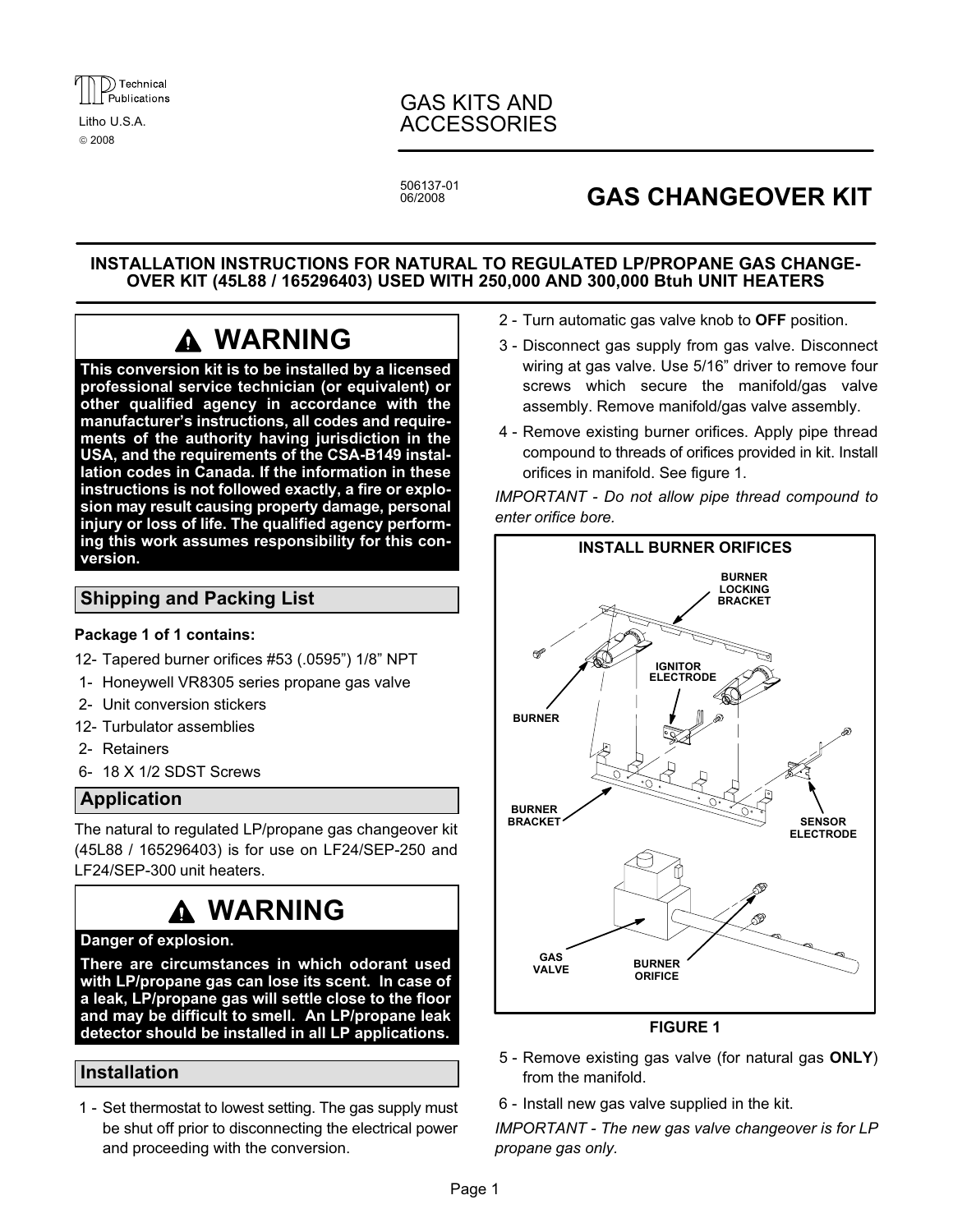- 7 Disconnect ignition and sensor wires from electrodes on burner bracket.
- 8 − Use 5/16" driver to remove two #10−16 X 5/8" HWHSMS screws which secure the burner bracket.
- 9 Remove the burner assembly from the burner box.
- 10 −Use required number of turbulators for the unit heater: ten turbulators for LF24/SEP−250; twelve for LF24/SEP−300.

IMPORTANT − When handling turbulators, wear gloves and goggles and NIOSH approved dust and mist respirator. Wash exposed skin areas with soap and warm water after handling.

11 - Carefully insert turbulator assemblies into heat exchanger tubes. Orient as shown in figure 2.





FIGURE 2

- 12 -Install retainers on vest panel to secure the turbulator. Fasten each retainer with three #8−18 X 1/2" SDST self−drilling screws supplied in the kit.
- 13 Reinstall burner assembly in burner box using two #10−16 X 5/8" HWHSMS screws and 5/16" driver.
- 14 Reconnect ignition wire and sensor wire.
- 15 −Reinstall manifold/valve assembly. Secure with four #10−16 X 5/8" HWHSMS screws.
- 16 −Connect gas valve wiring.
- 17 Connect gas supply to gas valve.
- 18 Restore gas to unit.

IMPORTANT − Carefully check all piping connections. DO NOT use matches, candles, open flame or other means of ignition to check for gas leaks. Use a soap solution or other preferred means.

- 19 −Affix unit conversion stickers provided in the kit adjacent to unit rating plate.
- 20 Affix new lighting instructions sticker supplied in the kit. Place it over the top of the existing lighting instructions sticker on the unit.



Some soaps used for leak detection are corrosive to certain metals. Carefully rinse piping thoroughly after leak test has been completed. Do not use matches, candles, flame or other sources of ignition to check for gas leaks.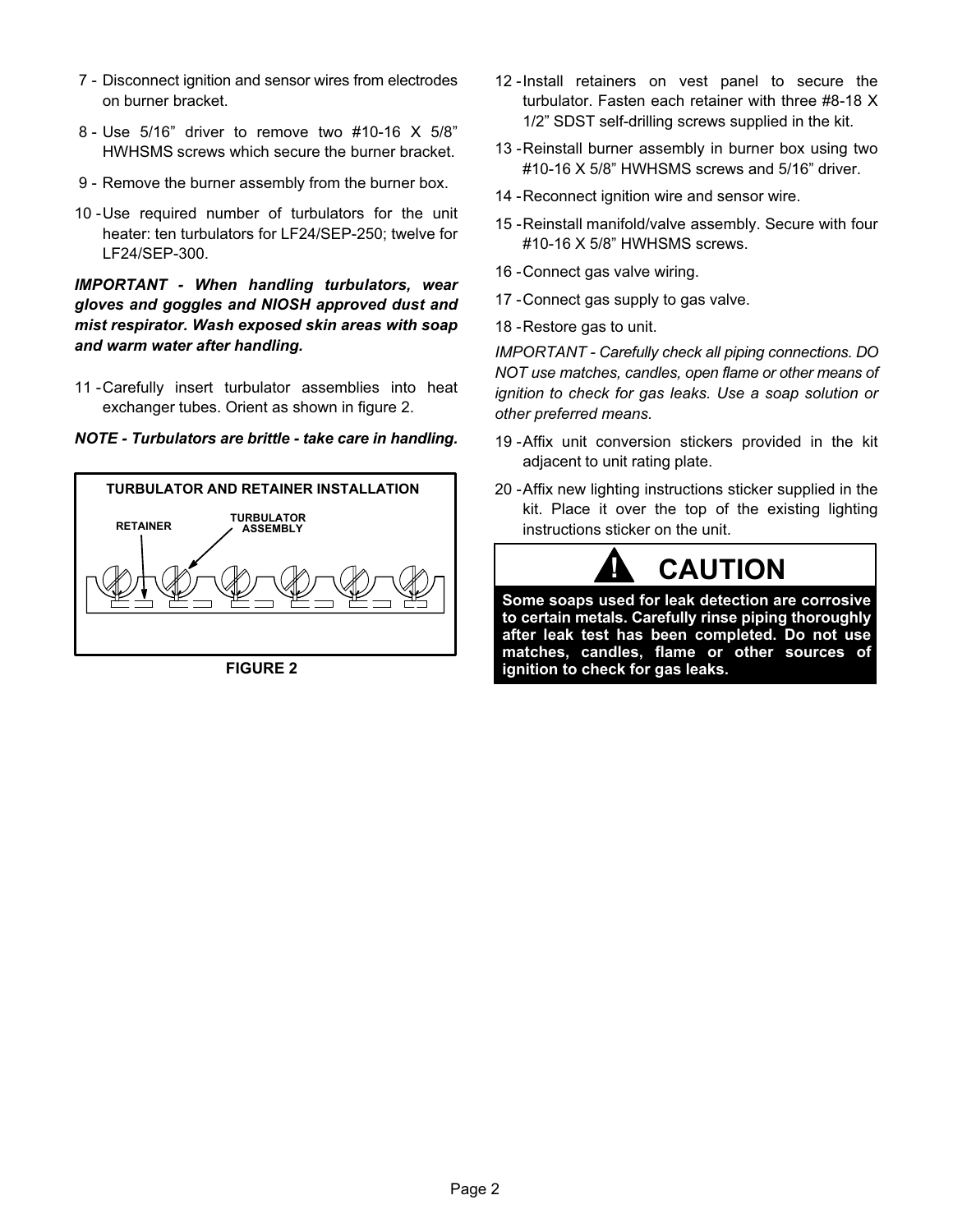# Start−Up And Adjustments

BEFORE LIGHTING, smell all around the appliance area for gas. Be sure to smell next to the floor because some gas is heavier than air and will settle on the floor.

Use only your hand to push in or turn the gas control knob. Never use tools. If the knob will not push in or turn by hand, do not try to repair it, call a qualified service technician. Force or attempted repair may result in a fire or explosion.

#### A − Placing Unit In Operation:

IMPORTANT − Follow the lighting instructions provided on the unit. If lighting instructions are not available, see section below.

LF24 and SEP unit heaters are equipped with an automatic spark ignition system. DO NOT attempt to manually light burners on these furnaces. Each time thermostat calls for heat, the burners will automatically be lit.

- 1 − Make sure thermostat is set below room temperature and power is turned off to unit.
- 2 This appliance is equipped with an ignition device which automatically lights the burners. **DO NOT** try to light the burners by hand.
- 3 Turn knob on gas valve clockwise to OFF. Do not force.
- 4 − Wait 15 minutes to clear out any gas. If you then smell gas, immediately call your gas supplier from an outside phone. Follow the gas supplier's instructions. If you do not smell gas go to next step.
- 5 Turn knob on gas valve counterclockwise to ON.
- 6 − Turn on all electrical power to unit.
- 7 Set thermostat to desired setting.

NOTE − When unit is initially started, steps 1 through 7 may need to be repeated to purge air from gas line.

#### B − Gas Pressure Adjustment

- 1 Check gas line supply pressure with unit firing at maximum rate. A minimum of 11.0" w.c. should be maintained.
- 2 − After gas line pressure has been checked and adjusted, check manifold pressure at the pressure tap on the outlet side of the gas valve. The correct manifold pressure for LP/propane gas is given in table 1. Refer to figure 3 for gas manifold pressure adjustment screw location.

| <b>TABLE 1</b>                          |                |     |  |  |
|-----------------------------------------|----------------|-----|--|--|
| <b>GAS MANIFOLD PRESSURES (PROPANE)</b> |                |     |  |  |
| lodel                                   | $0 - 2000$ ft. | 200 |  |  |

| Unit Model   | $0 - 2000$ ft. | 2000-4500 ft. |
|--------------|----------------|---------------|
| LF24/SEP-250 | 90             |               |
| LF24/SEP-300 | 90             | 9.0           |

NOTE − In the USA, refer to the unit installation instructions for gas manifold pressures at elevations above 4500 ft.



FIGURE 3

#### C − Burner

Start burner and allow to operate for a few minutes. Observe flame. Flame should be predominantly blue (with some yellow), strong and steady. Flame should burn continuously from all burners.